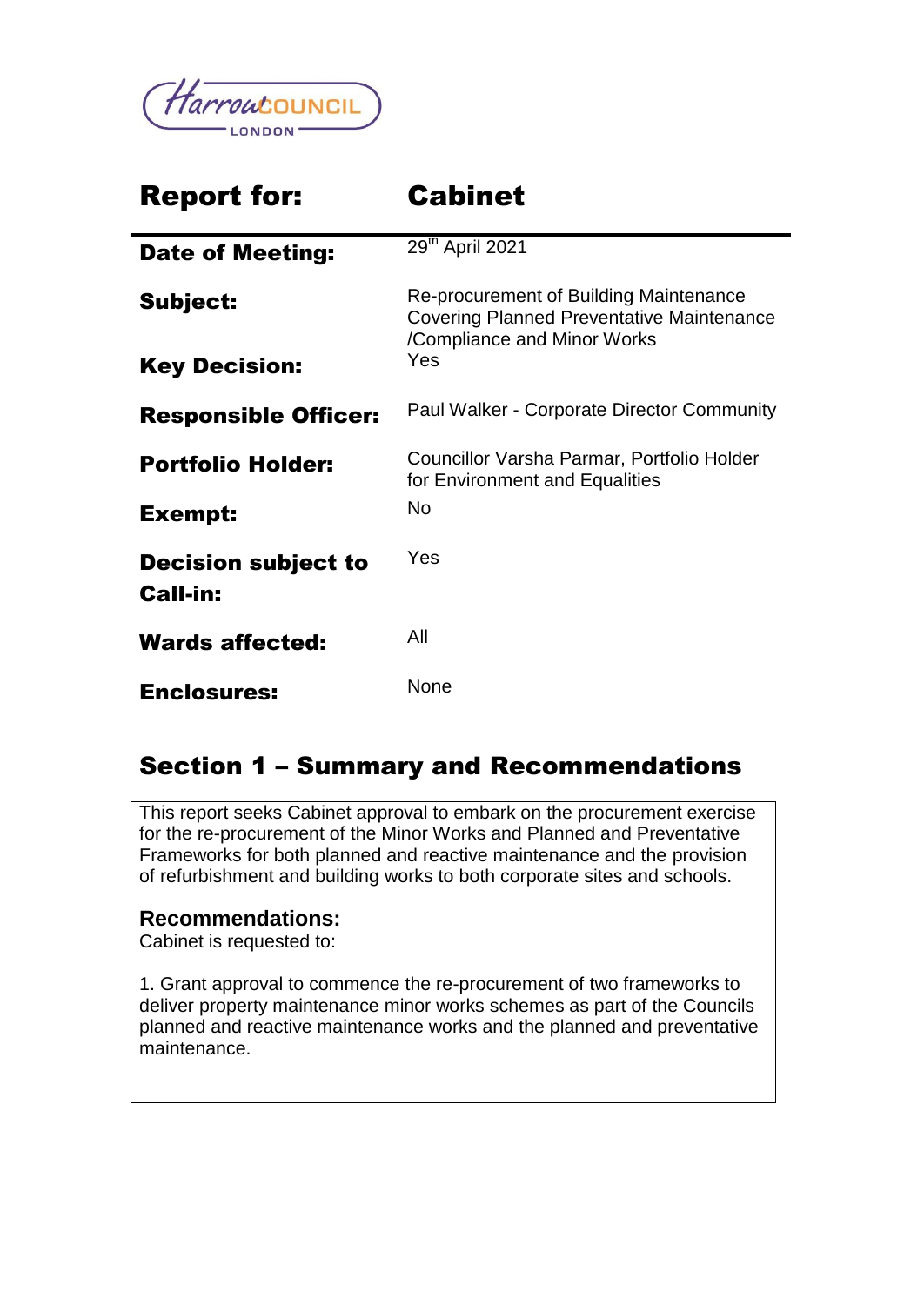2. Delegate authority to the Corporate Director of Community, following consultation with the Portfolio Holder Environment and Equalities, the Portfolio Holder for Finance and Resources and the Director of Finance, to finalise the procurement and award of the contract/s and operationally by Interim Divisional Director of Environmental Services.

#### **Reason:**

To provide an efficient and compliant procurement route for the award of building, repair, PPM and decoration works across the Corporate estate and schools, to ensure the Council fulfils its statutory responsibilities for maintaining its buildings and related assets.

# Section 2 – Report

- 2,1 The Community Directorate is responsible for planned and reactive maintenance and the provision of refurbishment and building works to over 100 corporate sites, as well as having responsibility for the delivery of the schools' capital maintenance programme.
- 2.2 Since April 2018, the majority of these works have been delivered via the Minor Works and Planned Preventative Maintenance frameworks, which have provided a mechanism to enable the procurement of sub OJEU schemes to deliver the planned maintenance works, including building and refurbishment works, and reactive maintenance.
- 2.3 As the existing frameworks are coming to an end, it is proposed to procure two new multi-supplier frameworks to facilitate the future procurement of such schemes in a process compliant with procurement rules, with the flexibility for a direct call-off or mini-competition to maintain price competition and ensure value for money.
- 2.4 The risks of not having a dedicated minor works and PPM framework in place include:
	- Delay in response times to address identified statutory compliance requirements
	- Extended procurement processes for the significant majority of planned and reactive work
	- Loss of an established set of common standards/expectations that provide the basis for effective performance management for key contractors.

# **3. Options considered**

- 3.1 The options considered were:
	- (a) **Allow the existing frameworks to expire and tender for each piece of work separately –** This option will leave the Council in the position of having to tender all works, except for the lowest value where a single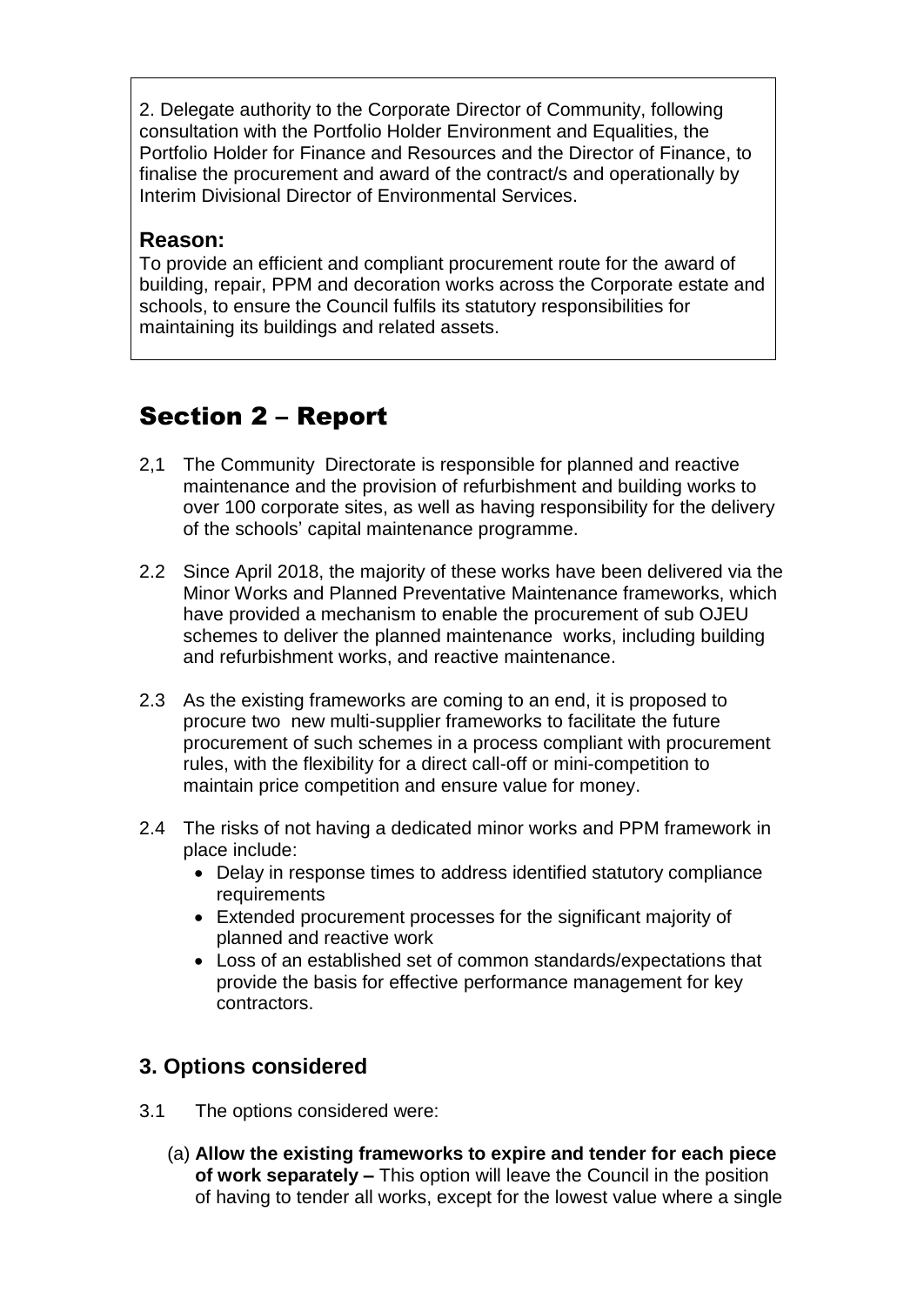quote will suffice, on a scheme by scheme basis. This option would prove time consuming, would not prove efficient in terms of officer time required for issuing and evaluating tenders and would likely lead to reduce performance in completing works within acceptable timelines

- (b) **Commence the re-procurement of a framework via competitive tender –** this will replicate the existing arrangement of providing a mechanism for the procurement of sub OJEU schemes, providing a flexible and efficient means for the delivery of ongoing maintenance works, both planned and responsive, which is essential in the effective management of the council's estate.
- (c) **Extend current arrangement** This option is not available under the current framework conditions
- 3.2 The preferred option is to progress with Option (b), with the reprocurement of a multi supplier minor works and Planned Preventative Maintenance frameworks offering the following benefits:
	- a quicker route to the market compared to complex and costly tender processes
	- value for money
	- the ability to be flexible and responsive to variations in workload
	- reduced response times leading to improved performance and higher client satisfaction rates
	- an emphasis on being able to use smaller local suppliers for maintenance and smaller capital works, helping meet our obligations under the Social Value Act and our own corporate aims.

# **4. Current Situation**

- 4.1 The existing Minor Works framework was procured in 2018. The framework has a value of £4m over 3-year framework with 6 contractors appointed.
- 4.2 Works are currently awarded through a combination of direct awards, where the value is below £10,000 and mini tenders, based primarily on the lowest priced quote and the timeline within which the contractor can commit the resources to deliver the scheme
- 4.3 The existing frameworks have a remaining value of £250k which will be exhausted within a month and once the existing framework value has been fully expended, [works](https://harrowcouncil-my.sharepoint.com/personal/may_patel_harrow_gov_uk/Documents/Documents/letterhead.doc?web=1) including reactive works, will need to be awarded via a tendering process or waiver.

# **5. Risk Management Implications**

- 5.1 Risks included on corporate or directorate risk register? **No**
- 5.2 Separate risk register in place? **No**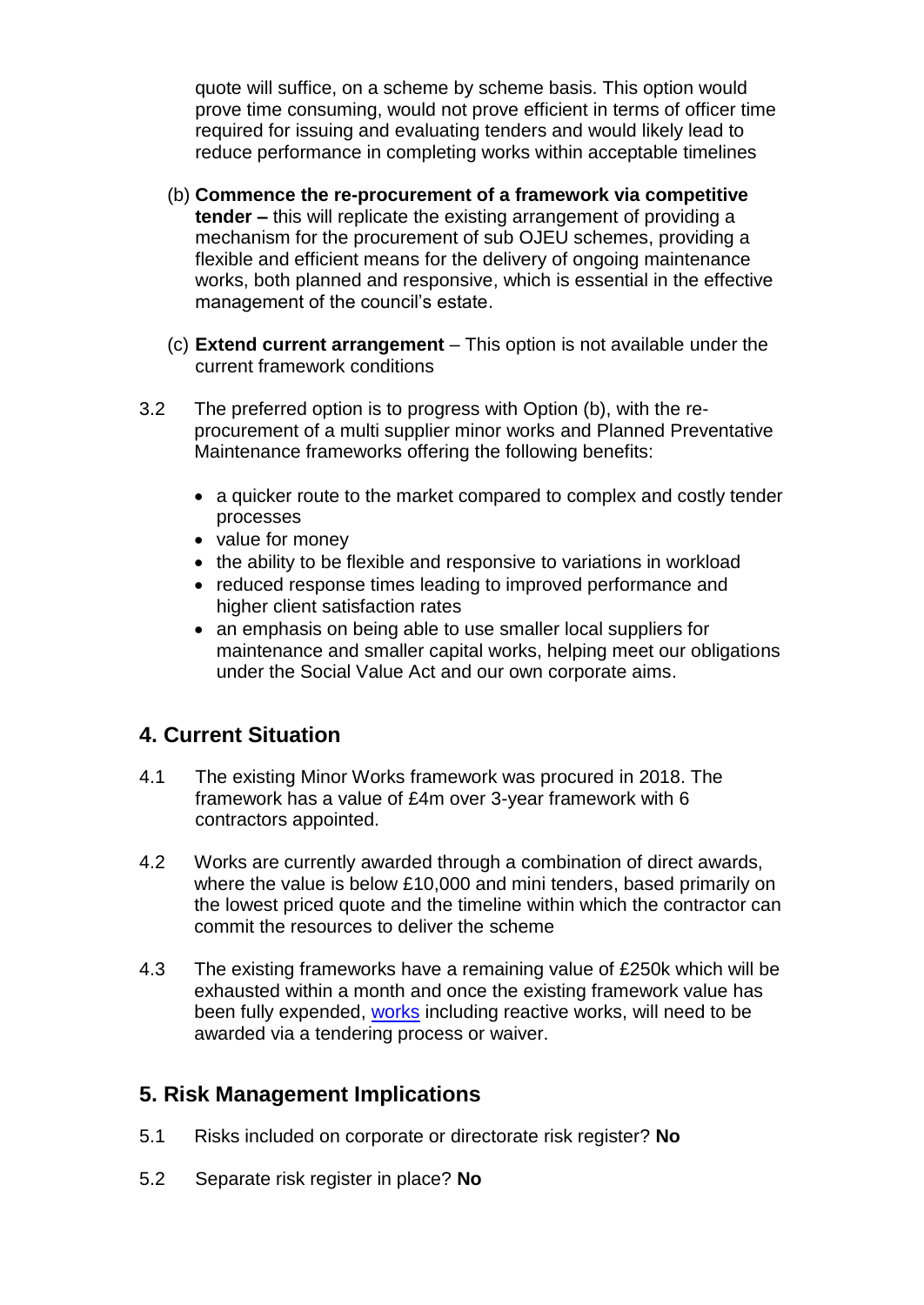5.3 The relevant risks contained in the register are attached/summarised below. **N/A**

The following key risks should be taken onto account when agreeing the recommendations in this report:

| <b>Risk Description</b>                                                                    | <b>Mitigations</b>                                                                                                                                                                                     | <b>RAG Status</b> |
|--------------------------------------------------------------------------------------------|--------------------------------------------------------------------------------------------------------------------------------------------------------------------------------------------------------|-------------------|
| Frameworks will have expired and<br>works will not be carried out in time                  | Ensuring the direct procurement is<br>carried out through a complaint<br>route whilst Frameworks not in place<br>so that compliance status for both<br>Corporate and school's portfolio is<br>achieved | Low               |
| Non-complaint procurement process<br>leading to legal challenge by<br>unsuccessful bidders | Procurement fully engaged, with<br>fully compliant tender process to<br>reduce any risk of challenge of<br>award outcomes                                                                              | Low               |
| Value for money not achieved                                                               | Tender process will require bidders<br>to provide commercial submission,<br>including discount against NSR<br>rates, with mini competitions on<br>schemes over £10k providing further<br>mitigation    | Low               |
| Insufficient interest in the<br>procurement process                                        | Tender is split into lots to allow for<br>bids for smaller lots of works                                                                                                                               | Low               |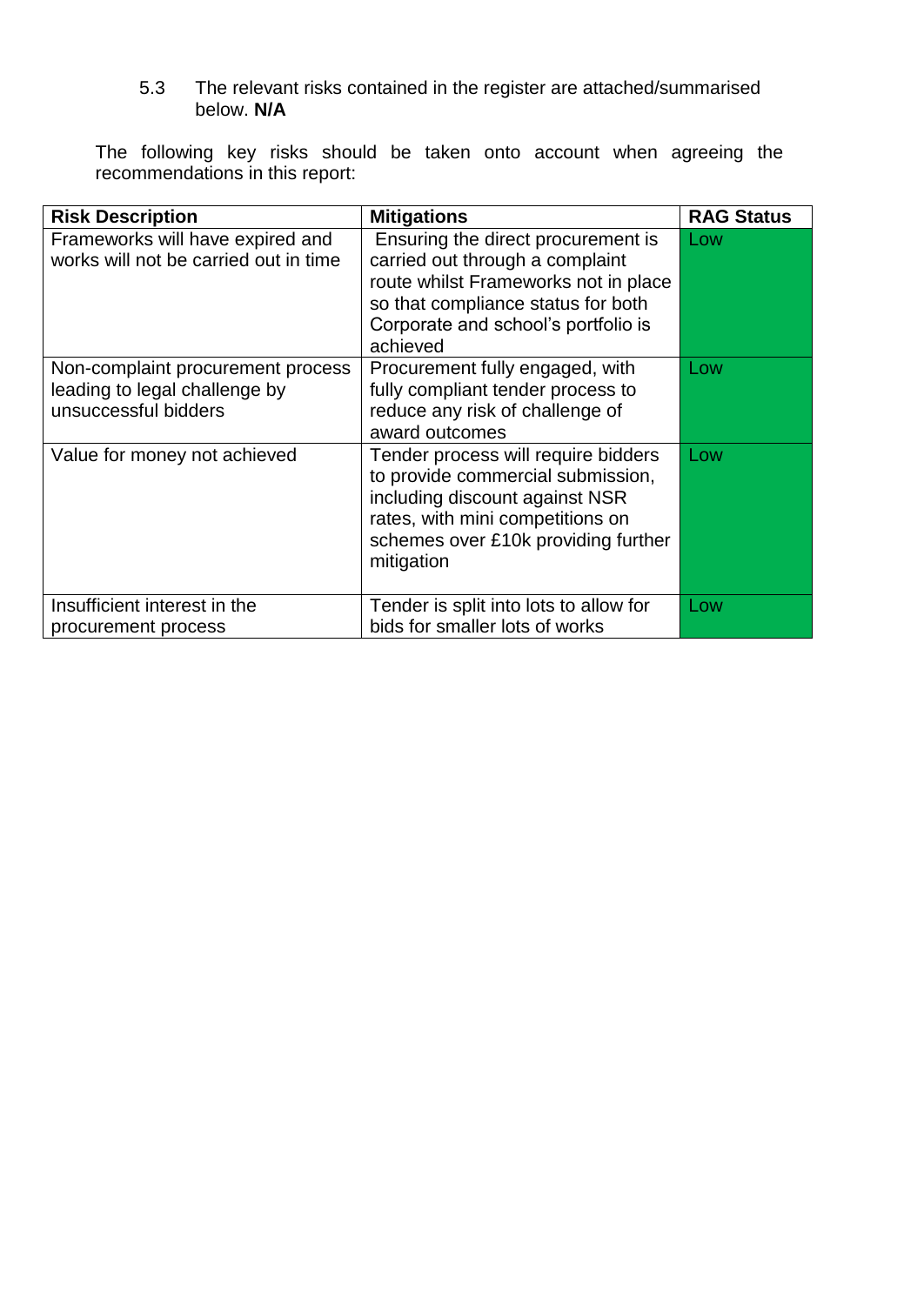# **6. Procurement Implications**

- 6.1 It is proposed to procure the frameworks via an open tender, with bidders required to provide technical and commercial submissions, with all Tenders being evaluated for both their technical and commercial suitability in relation to the Authority's Requirements.
- 6.2 The evaluation methodology will be determined during the pre-tender stage in which the tender documents, quality questions and weightings will be drafted and agreed upon by Procurement and service area.
- 6.3 Any procurement arising from this report will be advised on and supported by the procurement team and will be conducted in compliance with the Public Contract Regulations [as amended] and the Contract Procedure Rules.
- 6.4 Post award mini competitions will continue to be held between the successful framework contractors, where it is considered appropriate, to ensure best value on a project by project basis. A quality weighting will also be applied to these projects to ensure that quality is not compromised whilst seeking lowest cost.

# **7. Legal Implications**

- 7.1 There are a number of statutory requirements that set out the Authority's responsibilities in ensuring properties are maintained in a safe and appropriate condition and comply with appropriate statutory, regulatory and corporate standards, including, but not limited to:
	- The general provisions set out under the Health and Safety at Work Act (HSWA) 1974 which apply relevant health and safety legislation in order to provide for the health, safety and welfare at work of employees, and to ensure that those who are not employees are exposed to health and safety risks.
	- Asbestos Management, as outlined in the Control of Asbestos regulations 2012
	- Fire Safety, including requirements set out in the Regulatory Reform (Fire Safety) Order 2005
	- Water Safety, including the control of Legionella as set out in the L8 Code of Practice
	- Lifting Operations and Lifting Equipment Regulations 1998 (LOLER) -
	- Construction Design and Management Regulations 2007

# **8. Financial Implications**

8.1 The ongoing cost of the construction and repairs and maintenance work which is to be procured through the Framework will be funded through a combination of capital and annual repairs & maintenance revenue budgets; there will be no requirement to spend on works until budgets are approved and orders placed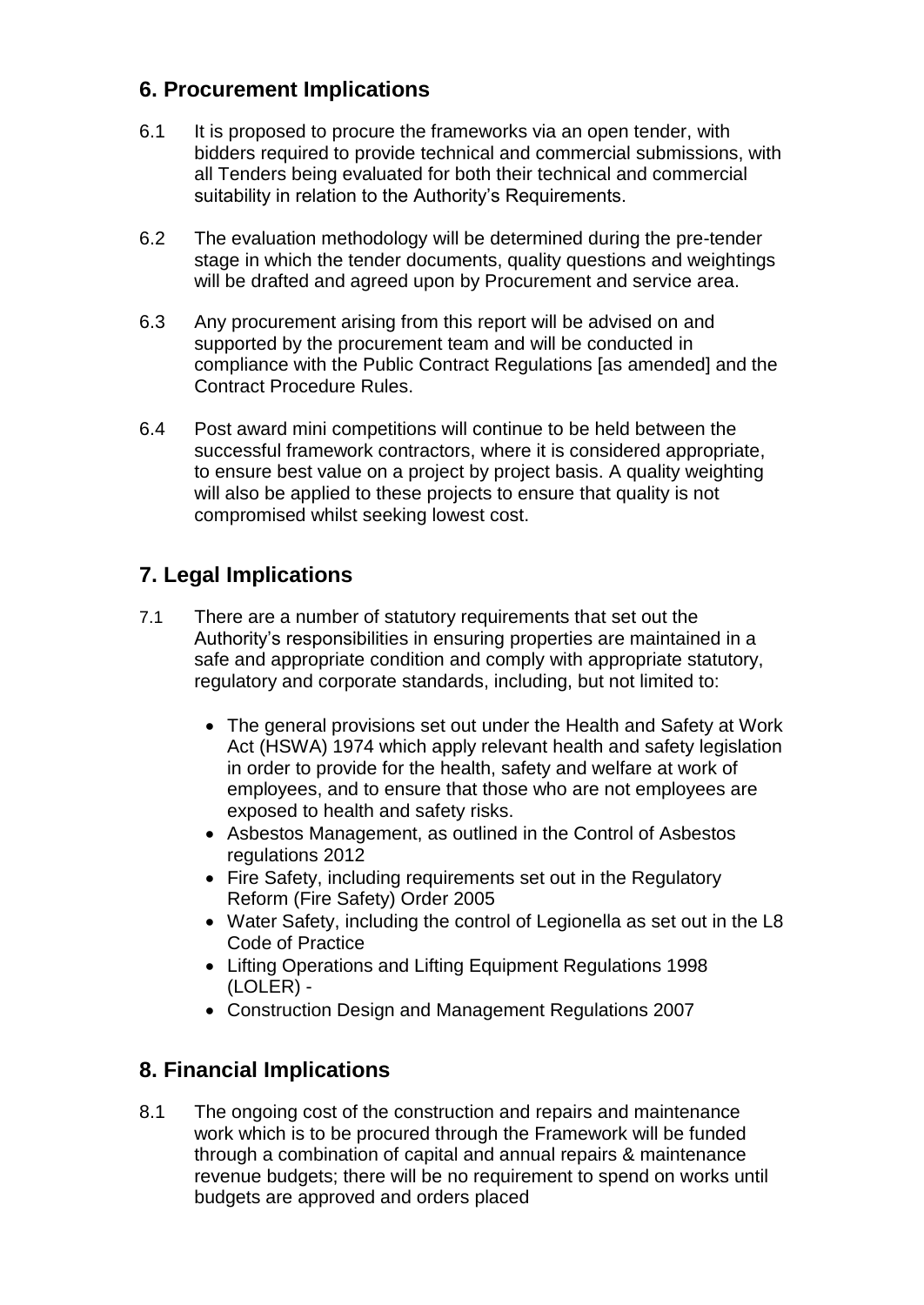8.2 The total anticipated spend on Minor Works and PPM for the corporate estate and schools including schools through this contract is expected to remain in the region of £3 million per annum

# **9. Equalities implications / Public Sector Equality Duty**

9.1 The proposals described above do not adversely impact upon persons within the protected categories.

# **Council Priorities**

Please identify how the decision sought delivers these priorities.

- **1. Improving the environment and addressing climate change** The framework will play a key role in the delivery of schemes designed to improve the energy efficiency of buildings and contribute towards the Council's decarbonisation strategy
- **2. Tackling poverty and inequality**

The framework will support the maintenance and refurbishment across the corporate estate, ensuring properties remain in a suitable condition to continue to support delivery of services, often to our most vulnerable residents

- **3. Building homes and infrastructure** Supports investment in improving the infrastructure across the Corporate Estate and schools.
- **4. Addressing health and social care inequality**

#### **5. Thriving Economy**

There will be an emphasis on using smaller, local suppliers for maintenance and smaller capital works, helping meet our obligations under the Social Value Act and our own corporate aims.

# Section 3 - Statutory Officer Clearance

#### **Statutory Officer: Dawn Calvert**

Signed by the Chief Financial Officer **Date:** 16/04/21

# **Statutory Officer: Graham McIntosh**

Signed on behalf of the Monitoring Officer **Date:** 14/04/21